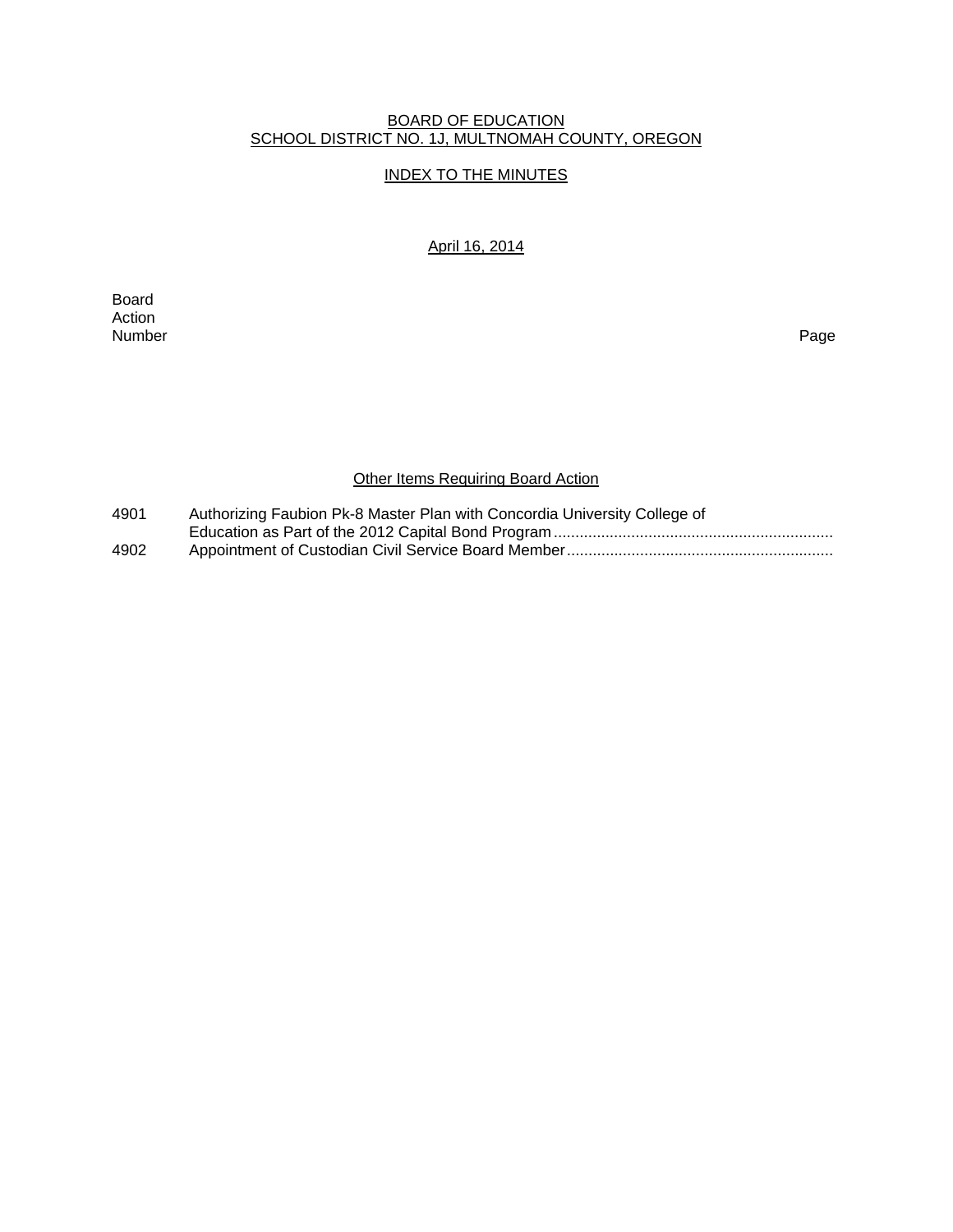### April 16, 2014

#### OFFICE OF THE BOARD OF EDUCATION SCHOOL DISTRICT NO. 1J, MULTNOMAH COUNTY, OREGON BLANCHARD EDUCATION SERVICE CENTER PORTLAND, OREGON

The Study Session of the Board of Education came to order at 6:02pm at the call of Co-Chair Pam Knowles in the Board Auditorium of the Blanchard Education Service Center, 501 N. Dixon St, Portland, Oregon.

There were present: Pam Knowles, Co-Chair

Ruth Adkins Bobbie Regan - *absent*  Tom Koehler Steve Buel Matt Morton Greg Belisle, Co-Chair

Andrew Davidson, Student Representative

Staff

 Carole Smith, Superintendent Caren Huson, Board Clerk

#### **PUBLIC COMMENT**

Lisa Zuniga, speaking on behalf of the Parent Coalition, applauded the changes made in the recently approved PAT contract. She was pleased that for the first time in years that high school students were encouraged to take a broad range of classes. She encouraged PPS to look for ways to extend learning opportunities, and she would like the disaggregated forecasting data for each high school, the list of staff allocated to each high school, and a copy of the strategic framework plan and how it was staffed by May  $1<sup>st</sup>$ .

Dana Brenner-Kelley spoke on the high stakes testing culture of the Common Core and stated that test scores were driven by corporate interest. Charter school teachers have told her that their teaching was being compromised.

Robey Clark requested a moratorium on the Common Core State Standards and the 40/40/20 plan. He urged the Board to take a close look at the Common Core and to resist it.

Steven Siegel commented that MLC parents will not allow their children to be subjected to high stakes testing. They will fight for their community and teachers. MLC parents are angry and have woken up. Tests are designed to fail a number of our children, and the Common Core standards will widen the achievement gap. MLC is an alternative school and the parents want their children to develop resiliency. The Common Core was detrimental to children.

#### **EMPLOYEE SERVICE AWARDS**

Co-Chair Knowles stated that she was very impressed with the list of employees who were receiving service awards. Superintendent Smith honored the employees and highlighted the career of a 45-year PPS employee.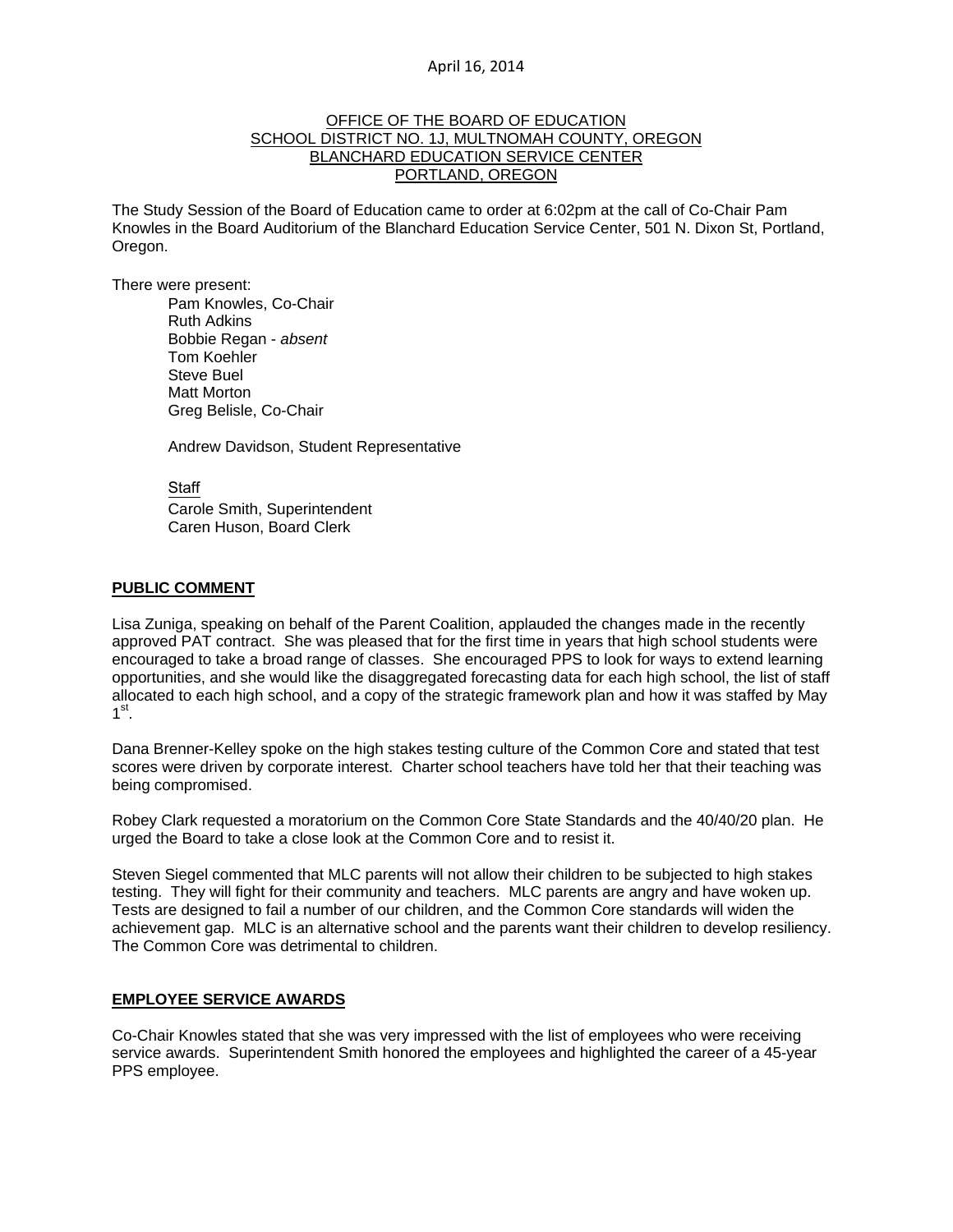#### **FAUBION MASTER PLAN**

Co-Chair Knowles stated that the Board had previously heard and discussed the Faubion Master Plan and would be voting on it that evening.

### **DISCUSSION: IMPLEMENTATION AND TIMELINE FOR COMMON CORE STATE STANDARDS**

Sue Ann Higgens, Chief Academic Officer, reported that this was the third year that staff has reported to the Board on the Common Core implementation. The Common Core contains a set of standards, but not a specific curriculum; 44 states have adopted the standards. Ms. Higgens provided a video on the Common Core which was prepared by the Council of Great City School.

Melissa Goff, Executive Director of Teaching and Learning, provided a PowerPoint presentation and stated that Oregon developed new standards in English/Language Arts, English Language development, math, and science. The Common Core was a single set of clear student performance standards for English Language Arts and math, and was aimed at preparing students to succeed in college and the workforce. Ms. Goff added that the Smarter Balanced Assessment (SBA) begins in Spring 2015 and is aligned with the Common Core. Each time a student's answers a question correctly, the test will ask a more difficult question. The test was beyond a single multiple-choice format.

Director Adkins stated that she was excited about having higher and consistent standards for children, but wants to be sure the state's evaluation is effective. She asked if the state will provide any resources and what the timeframe was for the SBA. Ms. Goff responded that state support was providing a stewardship team to help school districts create an implementation timeline and what tools can be shared across districts. We will only receive targeted professional development dollars this year. Director Buel questioned if current District computers could run all the programs needed for SBA. Josh Klein, Chief Information Officer, responded yes and that staff was in the process of collecting data on the use of computer labs and equipment.

Director Adkins commented that she would like the District to be able to provide feedback to the state on the pilot field test/for the SBA. Joe Suggs, Director of Research and Evaluation, stated that the District would not receive information from the field test; the state will receive it in the fall. However, the District will hold some focus groups with students after the field test.

Director Morton questioned what latitude teachers have in implementing the Common Core and also the SBA. Kimberly Matier, Director of Curriculum, responded that the Common Core will allow for more creativity and innovation by teachers, and will allow for greater collaboration.

Co-Chair Belisle stated that he has heard a lot of concern about the test being all electronic so the program does not test the knowledge of the student. Mr. Suggs responded that it was true that a lot of new skills are involved in the test; his hope is that training will be available for students in using the tools available to them. Director Morton mentioned that accessibility to technology was an issue in some communities and that he was concerned about creating standards that are high and elevate expectations for children who are already achieving, but leave behind students who are struggling.

Director Buel questioned if staff was concerned about the weakness of the tests. Ms. Goff responded that staff has seen some test sample questions, but they are not the questions that will be given to the students. Her concern was that the results will not be shown to the District.

Director Adkins asked the Board if there was interest in submitting a statement to the state about the concerns the Board was hearing. The Board affirmed their interest.

Director Buel read his proposed resolution.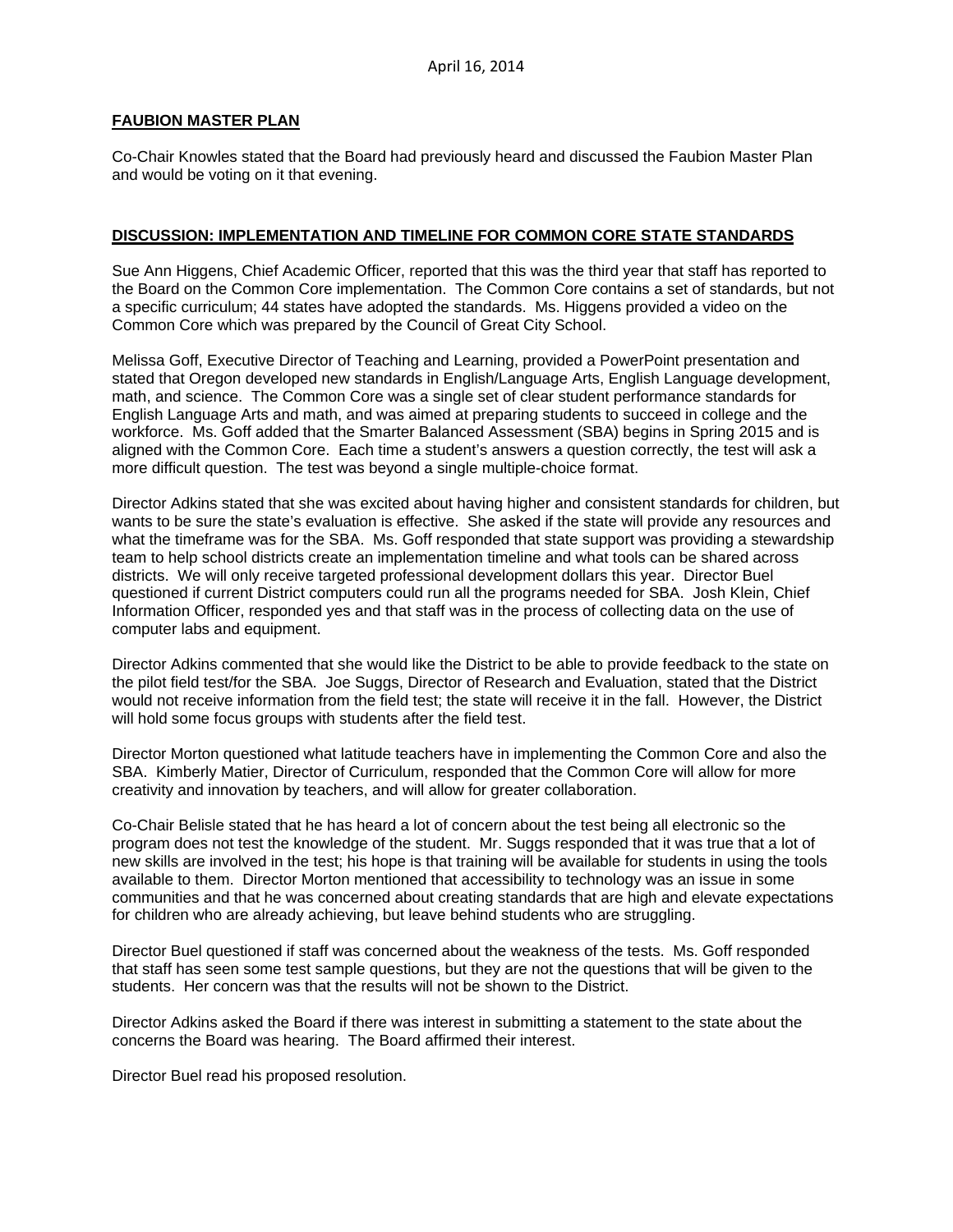# **ADJOURN**

Co-Chairs Knowles adjourned the meeting at 8:33pm.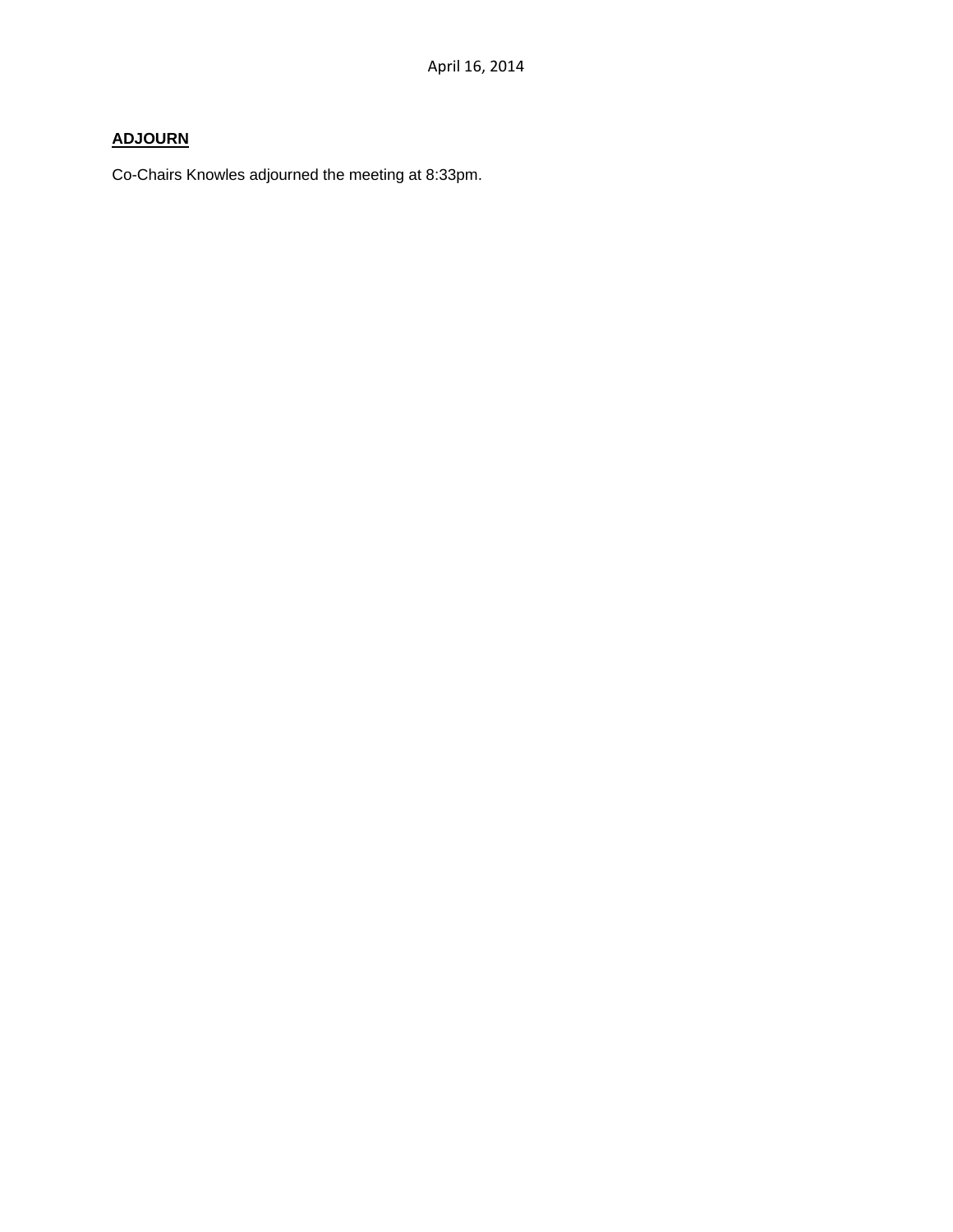## April 16, 2014

### Other Items Requiring Board Action

The Superintendent RECOMMENDED adoption of the following items:

#### Numbers 4901 and 4902

During the Committee of the Whole, Director Belisle moved and Director Morton seconded the motion to adopt Resolution 4901. The motion was put to a voice vote and passed unanimously (yes-6, no-0; with Director Regan absent and Student Representative Davidson voting yes, unofficial}.

During the Committee of the Whole, Director Adkins moved and Director Buel seconded the motion to adopt Resolution 4902. The motion was put to a voice vote and passed unanimously (yes-6, no-0; with Director Regan absent and Student Representative Davidson voting yes, unofficial}.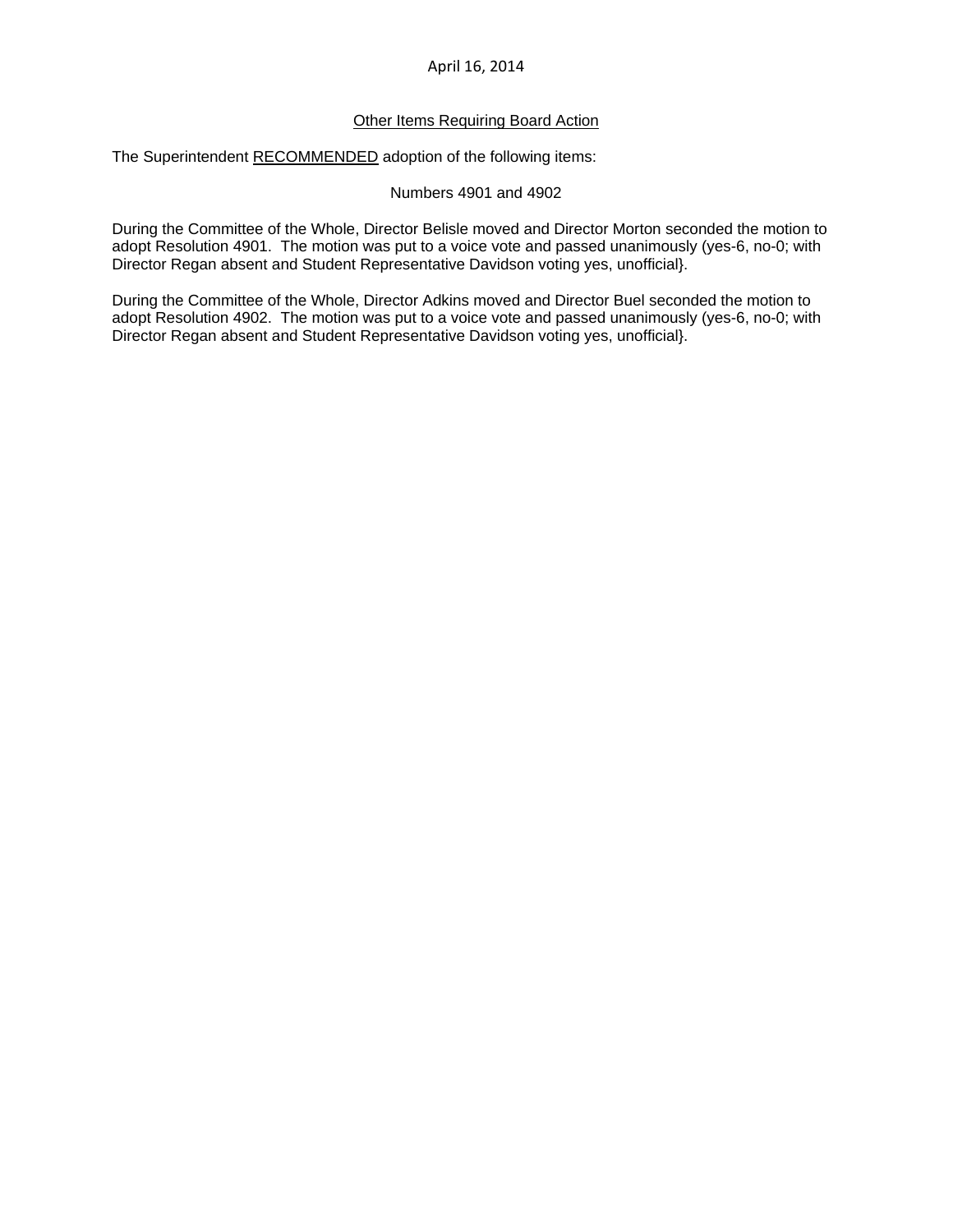## April 16, 2014

#### **RESOLUTION No. 4901**

#### Authorizing Faubion PK-8 Master Plan with Concordia University College of Education as Part of the 2012 Capital Bond Program

## **RECITALS**

- A. Portland Public Schools (PPS) and Concordia University (Concordia) have a long-standing relationship which has mutually benefited students of each institution, with ongoing tutoring and mentoring at several schools and most specifically at Faubion PK-8 school.
- B. Concordia students, particularly through their Student Service Corps, have donated hours of assistance to Faubion students to improve their academic success, while allowing Concordia students to receive valuable hands-on teaching experience.
- C. Concordia students further provide assistance with the Schools Uniting Neighborhoods (SUN) program, support for school nurse services, volunteers for the SMART reading program, and support for arts and physical education.
- D. PPS and Concordia have jointly used each other's facilities to expand and enrich the program offerings of each institution including PPS' play fields as well as Concordia's new library and sports complex.
- E. Concordia's campus and Faubion PreK-8 school are adjacent but not currently built out to take advantage of potential synergy between them.
- F. There are significant needs within the Cully-Concordia neighborhoods which a replaced Faubion PreK-8 school could help address including a health clinic, early learner center, family resource center, and other wrap-around services.
- G. Concordia and PPS entered into a Predevelopment Agreement in September 2013 establishing the framework for Master Planning of the project.
- H. PPS, Concordia, and the Faubion-Concordia community have jointly, collaboratively and cooperatively developed a master plan to realize the maximum potential synergy between and amongst the two organizations and the community.
- I. This master plan proposes a community-centered campus modeling a holistic approach to education. It is intended to inspire excellence in teaching and learning and provide for the needs of our children, families and community.
- J. This master plan provides a blueprint for a new model for PPS as well as academic institutions around the country through the unique collaboration among PreK, K-8, wrap-around service providers and an institution of higher education.

# **RESOLUTION**

- 1. The Board of Education commends the Faubion Design Advisory Group members, Faubion community participants, Faubion School leadership and teachers, wrap-around service and other partners, and Concordia leadership for their dedication to this project.
- 2. The Board of Education directs staff to utilize the current Draft PK-8 Area Program as a guide to construct the new Faubion PK-8 School to approximately 83,300 square feet as part of a larger project of approximately 130,700 square feet in partnership with Concordia University.